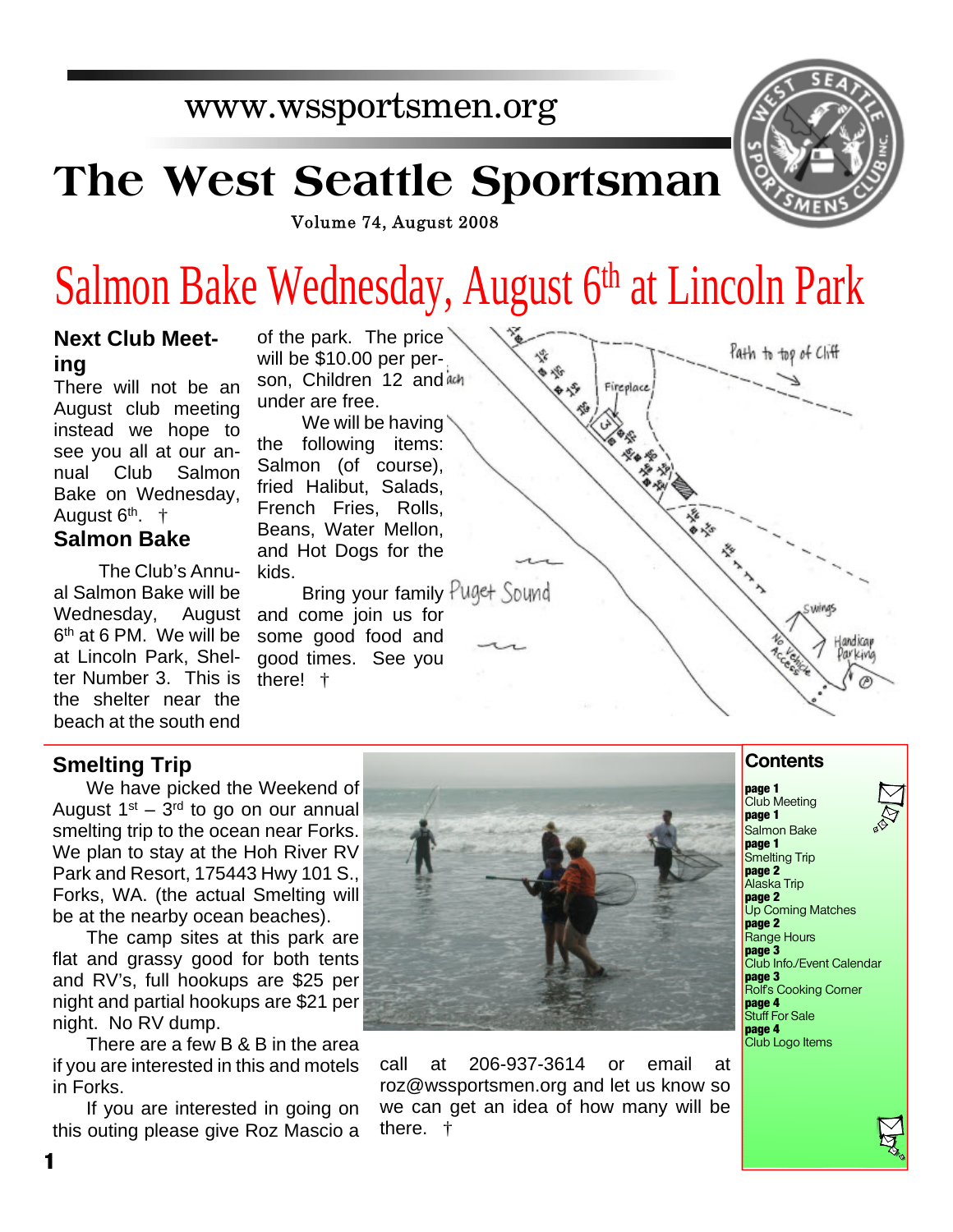## Alaska Trip

#### By Tom Kocir

We left Seattle June 20<sup>th</sup> and experienced a blow-out of the passenger inside rear tire, after having the tires checked at Les Schwab on Fourth in Seattle. After a replacement of all our tires in Mount Vernon we were on



our way

again. The first night was uneventful but the second night we were visited by three Grizzly Bears, what an

awesome site. They sniffed around the motor home and pulled a bungee cord on the cooler we had on the back, when it snapped back on the cooler you could hear the bear scamper away. They were even there the next morning munching grass like it was nobodies business.

Along the way we saw more Bears (black and grizzly), moose (dead and alive), bison, deer, eagles, big-horn



sheep along the road, coyotes, something that looked like mink and even picked up a couple of sheds.



The scenery was fantastic and the roads were pretty good too. We took the ALCAN up and the Cassair Highway down and both were breathtaking, it was definitely a once in a lifetime trip and I was lucky enough to share it with my Daughter Jennifer, my Grandson Manny and my real good friend Rick Robbins who is also a member. I would do it again in a heartbeat if I won the Lottery.

Oh yeah and we even caught fish. We only got one King on the Kenai that was 54 lbs and we all limited out on Halibut the largest of which was 135 lbs. †

#### **Up coming Small bore & Air Matches**

| Tacoma   | State Smallbore International Camp         |
|----------|--------------------------------------------|
| Puyallup | State 4-H Championship                     |
| Tacoma   | State Conventional Prone Championship      |
| Tacoma   | Schützenfest / Outdoor Int'l Championship  |
| Olympia  | NRA Coach School (Rifle)                   |
| Olympia  | State Indoor Int'l 3-P Championship (West) |
| Puyallup | JORC (West)                                |
| Olympia  | JOARC (West)                               |
|          |                                            |

#### **Range Hours and Activity**

Monday - Small Bore - 6 PM Tuesday - Summer Air Pistol League Wednesday - Juniors - Call Fred Burr at 206-935-4883 for information. Cost: Adult members \$2.00, nonmembers \$4.00, Juniors \$1.00.

**2** www.wssportsmen.org The West Seattle Sportsman

Volume 74, August 2008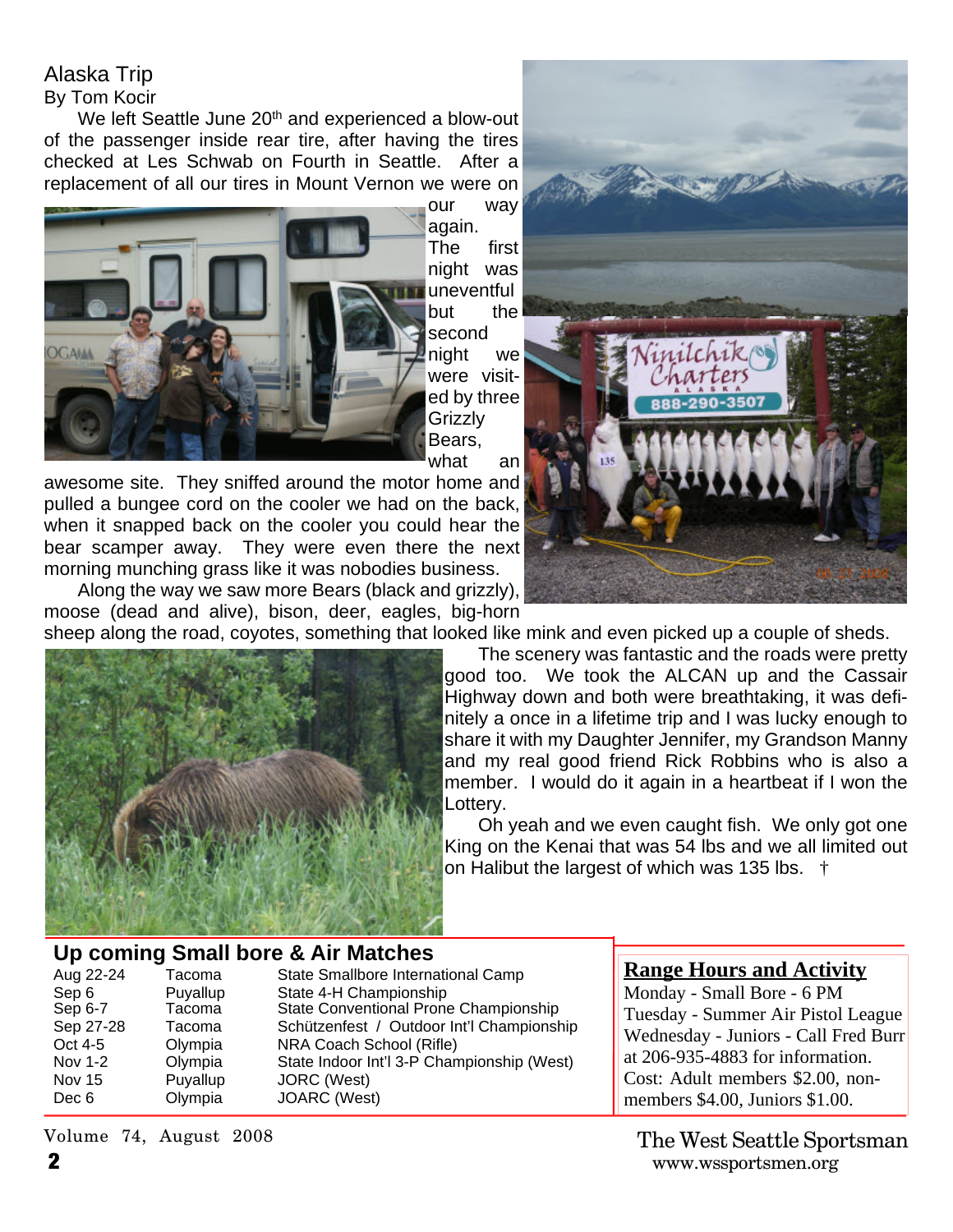#### **The West Seattle Sportsman's Club Sponsors of the Roger Dahl Rifle Training Range**

#### **OFFICERS TRUSTEES LIFE TIME MEMBERS**

| President – Greg Boyd      |   |
|----------------------------|---|
| Vice Pres. - Roz Mascio    |   |
| Secretary – Tony Olszewski | Ϊ |
| Treasurer – Fred Burr      |   |
| Rec. Sec. – Richard George |   |

President – President – Greg Boyd 206-965-9629 Steve Loo Fred Burr 206-937-3614 Jerry Mascio 206-937-3614 Ernie Frey 125-226-5643 Cam Robison 206-431-8337 Frank Novito 206-935-4883

Contact us at: info@wssportsmen.org



**Crab Stuffed Mushrooms**

Ingredients:

 2 cups Crab Meat, cooked 30-35 large fresh Mushrooms, stems removed

1 Tbsp Butter

1 Tbsp minced Garlic

1 pkg (4 oz) Cream Cheese

 2 Green Onions, finely chopped **Seasoning** 

Directions:

Melt the butter in a skillet and add the garlic. large appetizer platter. † Briefly fry the mushroom caps until lightly browned. Remove from pan and allow to



cool. Combine the crab meat, cream cheese, and green onion. Add seasoning. Mix well. Stuff mushroom caps with a spoonful of the crab mixture each. Bake at 350 degrees F. for 10-15 minutes or until lightly browned. Serving size 6-8, or a

#### **Events Calendar**

Aug 1<sup>st</sup> – 3<sup>rd</sup> Smelting Trip Aug 6th - Salmon Bake Aug 13th - 16th - Crabbing at Birch Bay Aug 20<sup>th</sup> - Board Meeting Sept 3<sup>rd</sup> - Club Meeting

If you have any ideas for programs to have at the club meetings or any good outing ideas let one of the Officers or Trustees know. You may contact us at: info@wssportsmen.org

| <b>MEMBERSHIP APPLICATION</b><br><b>New</b><br><b>WEST SEATTLE SPORTSMAN'S CLUB</b>                              | <b>Renewal</b>                     |  |  |
|------------------------------------------------------------------------------------------------------------------|------------------------------------|--|--|
|                                                                                                                  |                                    |  |  |
|                                                                                                                  | <b>Date</b> and <b>Date</b>        |  |  |
|                                                                                                                  |                                    |  |  |
| propagation and conservation of game birds, game animals, and fish in the State of Washington, do hereby         |                                    |  |  |
| apply for membership in the WEST SEATTLE SPORTSMAN'S CLUB and tender here with the sum of                        |                                    |  |  |
| \$___________ in payment of one year's dues.                                                                     |                                    |  |  |
| "I solemnly swear that I will abide by the Constitution and By-Laws of the West Seattle Sportsman's Club and     |                                    |  |  |
| help in its up-building and I will not willfully disobey the Game Laws wherever I fish or hunt. I will always be |                                    |  |  |
| a true sportsman both in the field and to my brother members at all times.                                       |                                    |  |  |
|                                                                                                                  |                                    |  |  |
|                                                                                                                  | If you would like to               |  |  |
|                                                                                                                  | receive the Club                   |  |  |
|                                                                                                                  | newsletter by email<br>check here. |  |  |
|                                                                                                                  |                                    |  |  |
|                                                                                                                  |                                    |  |  |
|                                                                                                                  |                                    |  |  |
|                                                                                                                  |                                    |  |  |
| (New Only)                                                                                                       |                                    |  |  |
|                                                                                                                  |                                    |  |  |
|                                                                                                                  | Volume 74, August<br>2008          |  |  |
| The West Seattle Sportsman                                                                                       |                                    |  |  |